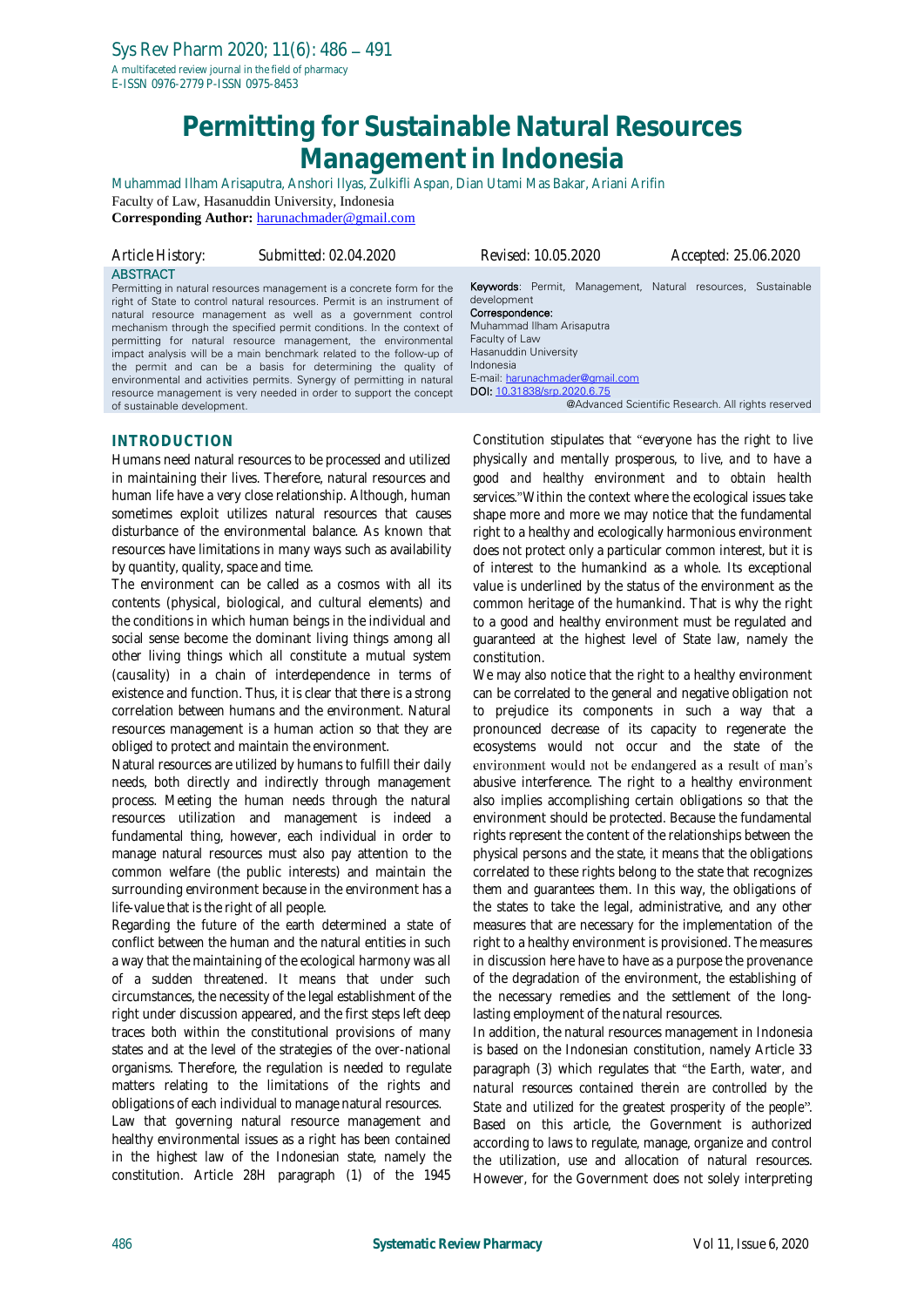*blanco mandate* the Article 33 paragraph (3) of the 1945 Constitution, the authority must be based on fundamental legal principles, as follows:

- a. Principle of State liability;
- b. Principle of legality, that giving guarantees for justice, certainty, and protection;
- c. Principle of sustainability that recognizes and realizes that resources are limited and that they can be enjoyed by present and future generations;
- d. Principle of benefits, both economically and socially; and
- e. Principle of subsidiarity, the granting of trust and authority to the lower government subunits through a democratic decentralization system.

The five basic principles of policy in the natural resources management must be able to be formulated in legal language that is normative (have a rule). In line with this, the main actors in development, including its policy instruments are the Central and Local Governments (through decentralization). Therefore, constitutionally the party responsible for managing natural resources is the Government but in line with the principles of democracy, the government is widely open for public involvement. Such community involvement can arise through the instruments of "permits", and "concessions" or "licenses".

Last but not least, the fundamental right to a healthy environment is a right that presupposes the following rights:

- a. To live in a non-polluted, not degraded environment;
- b. At a high level of health, unaffected by the degradation of the environment;
- c. To have access to the adequate resources of water and food;
- d. To a healthy work environment;
- e. To living conditions, or of using the fields, and to conditions of living within a healthy environment;
- f. Not to be exploited as a result of the developing of the environmental activities, except the justified cases and the right of those expropriated within the conditions established by the law, and to get the correspondingly redresses;
- g. To assistance in case of natural disasters or caused by humans;
- h. To beneficiate from exploiting nature and its resources for a long time;
- i. To the preservation of the representative elements of nature and so on.

Therefore, in practice, the State regulates, manages, organizes and controls the utilization, use and allocation of natural resources through various laws and regulations. Then, these laws and regulations place permits as instruments to manage natural resources for the community. However, many laws and regulations by sector that were issued in the framework of natural resource management has the potential to disharmonize the laws and regulations due to the differences of principles used in its creation which then have implications for permitting of natural resource management. The existing disharmony has an impact on the existence of legal gap that allow the deterioration of the quality of the environment, as result of natural resources exploitation that is not in line with the principles of sustainable development. On this basis, the focus of this paper is to explore the concept of permitting for sustainable natural resource management in Indonesia.

## **EXAMINING OF PERMITTING FOR NATURAL RESOURCE MANAGEMENT**

Mr. N.M. Spelt and Prof. Mr. J.B.J.M. ten Berge argued that a permit is an agreement from the authorities based on laws or government regulations, in certain circumstances can deviate from the provisions of the prohibition of laws. As what was argued by Spelled and ten Berge, in the permit it is understood that a party cannot do anything unless permitted. It means the possibility of a person or party is closed unless permitted by the government. Therefore, the government binds its role in the activities conducted by the person or party concerned. The opinion of Spelt and ten Berge becomes a general definition that is understood. However, this is quite different from the opinion of Van der Pot, who stressed that permits are decisions that allow for actions that are not prohibited in principle by regulators. PrajudiAtmosoedirdjo also stated the same thing that "permit" comes from provisions which basically do not prohibit an act but to be able to do require certain procedures to be passed.

Regarding the opinion of Van der Pot and PrajudiAtmosoedirdjo, the authors agree that in principle the permit is not preceded by "*prohibited something*" but starts with "something that needs to be regulated." This gives a different meaning, because in principle many activities are basically it is not prohibited but may not be done freely so it must be regulated by a "permit" instrument. This is considered to be in line with the provisions of Law Act No. 30 of 2014 concerning Government Administration which provides the meaning of a permit as a Decree of the Government Official in authority as a form of approval of the application of citizens in accordance with the provisions of the laws and regulation.

Therefore, permit is a form of government intervention to regulate people's lives. It is an instrument in controlling community activities by influencing citizens to follow the recommended ways to achieve a concrete goal. In addition, the authorities have motives or functions with the issuance of permits, where the motives include:

- 1. Desire to direct (control *sturen*) certain activities (e.g building permits).
- 2. Prevent dangerous for environment (environmental permits).
- 3. Desire to protect certain objects (logging permit, permit to wreck monuments).
- 4. Will divide small objects (residential permit).
- 5. Direction by selecting people and activities (permit based on "Drank-en Horecawet").

Departing from the opinion of Van der Pot regarding permits, then the meaning of permitting arrangements is also aimed at managing natural resources. In case of the community is involved in natural resource management, there must be a control instrument to control community activities in managing natural resources. That is the function of the permit instrument. Its goal is clear, so that the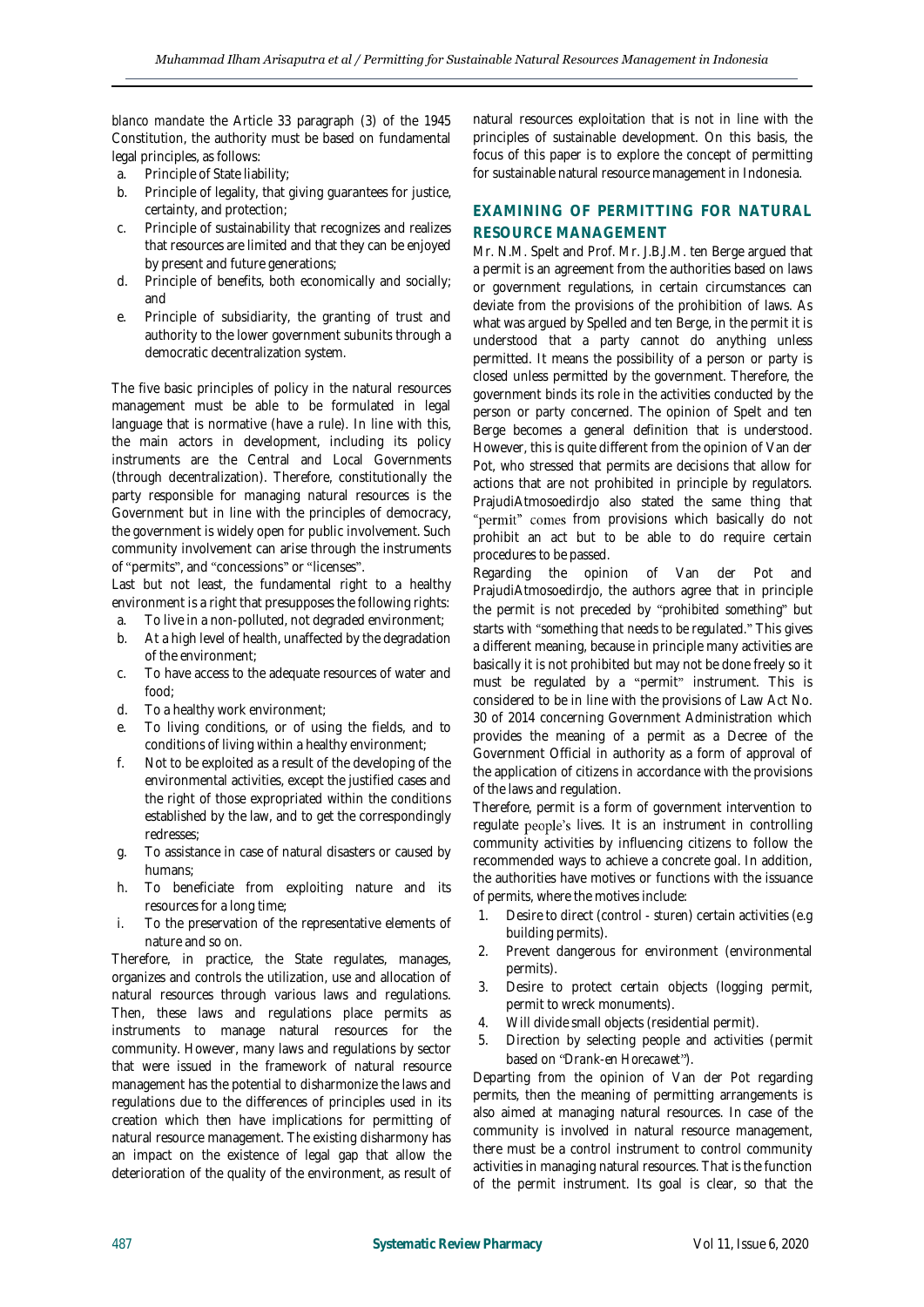government is able to control natural resource management activities conducted by the community so that it remains in line with the principles of sustainable development. In other words, the community can manage natural resources but must be controlled through certain conditions as contained in the permit.

This becomes a shared awareness that humans need natural resources to be processed and utilized in maintaining their lives. Although, sometimes the humans exploits natural resources in excess that cause disturbance of environmental balance. Theoretically, natural resources are divided into 2 (two) namely renewable natural resources and nonrenewable natural resources. Renewable natural resources, if experiencing scarcity due to over-exploitation, the balance of the ecosystem will be disrupted. While, non-renewable natural resources must be utilized as efficiently as possible because these renewable natural resources will be re-formed after millions of years later.

The Government's role in the formulation of natural resource management policies must be optimized because natural resources are very important, especially in the context of increasing State revenues through mechanisms for taxation, retribution, and clear and fair profit-sharing and protection from ecological disasters. In line with the local/regional autonomy through gradual utilization, the authority of the central government to local governments in the natural resources management is intended to enhance the role of local communities and maintain the preservation of environmental functions.

As studied by the author, it was found that the instrument of permit in natural resource management is a concrete form of the State right to control natural resources. Basically, to manage natural resources in Indonesia refers to the control and utilization of natural resources which should be contained in the constitution of each country. By containing it into the constitution, the State automatically guarantees the rights of its citizens to enjoy the results of these natural resources which are controlled by the State. The intervention of State can maximize the results of its natural resources.

The regulation of permit in relation to the environment is intended as an effort to prevent environmental damage through the environmental permit system policy. Utilization of natural resources must not be exploited without rehabilitation so that natural resources will be depleted and damaged, but the natural resources management must be carried out with sustainable principles. Environmental permits and their requirements must be made based on judicial measures that take into account the individual circumstances of industrial activities that have an impact on environmental management measures.

In the use of permits as an administrative tool in preventing pollution in the environmental field, it must meet several aspects, namely:

1. The purpose of issuing permits. The purpose of the permit is as an instrument in controlling community activities by influencing citizens to want to follow the recommended ways to achieve a concrete goal.

2. Legal basis/legitimacy which includes authority, substance, and procedure. Permit is one of the most widely used instruments within the scope of administrative law. The government uses permits as a juridical means to regulate/control the behavior of people, therefore as an act of government permit as a Decree of State Administration must have a legal basis or legitimacy elements in issuing permits and it is well-known as the principle of validity which includes 3 things namely authority, substance and procedure.

3. Legal conformity. The component of legal conformity has a standard of authority, both a general standard for all types of authority and a special standard for certain types of authority. This standard is intended so that in the determination of permit, the government has guidelines and measures, so that the government will not take arbitrary actions.

The three things as mentioned above are conditions in issuing permits, because the decision to grant a permit will be directly or indirectly related to the community as the implementation of the permit. Furthermore, the provisions of permitting that have been contained in the laws and regulations must be implemented by the authorized official. Permit as a form of the Decree of State Administration as determined by the authorized official.

Permits issued in the context of natural resource management are inseparable from environmental problems where the natural resources management must considers the impact of their management on environmental protection. The right to a good and clean environment is a constitutional right of the people which must be protected. So that every person who has a permit must be monitored well to ensure the implementation of the permit as appropriate.

Therefore, with the permit instrument, the fulfillment of human needs through natural resource management can be achieved and implemented in accordance with the provisions and principles stipulated by the government, so that the guarantee of rights and arrangements regarding the environment as contained in the constitution can be realized and implemented properly.

## **PERMITTING TO ACHIEVE SUSTAINABLE NATURAL RESOURCES MANAGEMENT**

Currently, arrangements in the field of natural resource management are very numerous and quite comprehensive and it contained in various laws and regulations. These laws and regulations contain provisions regarding permits that can be carried out in terms of natural resource management in accordance with their sector fields. In Indonesia, permits for natural resource management can at least be identified in 8 (eight) regulations related to natural resource management. Various laws and regulations by sector include Acts on Fisheries, Management of Coastal Areas and Small Islands, Minerals and Coal, Plantations, Oil and Gas, Forestry, Geothermal and Irrigation. In addition, there are also laws on Environmental Protection and Management, which are more general in nature which should be the main basis for environmental protection and management. Ideally, all laws and regulations by sector can be synergized with Act No. 32 of 2009 concerning Environmental Protection and Management.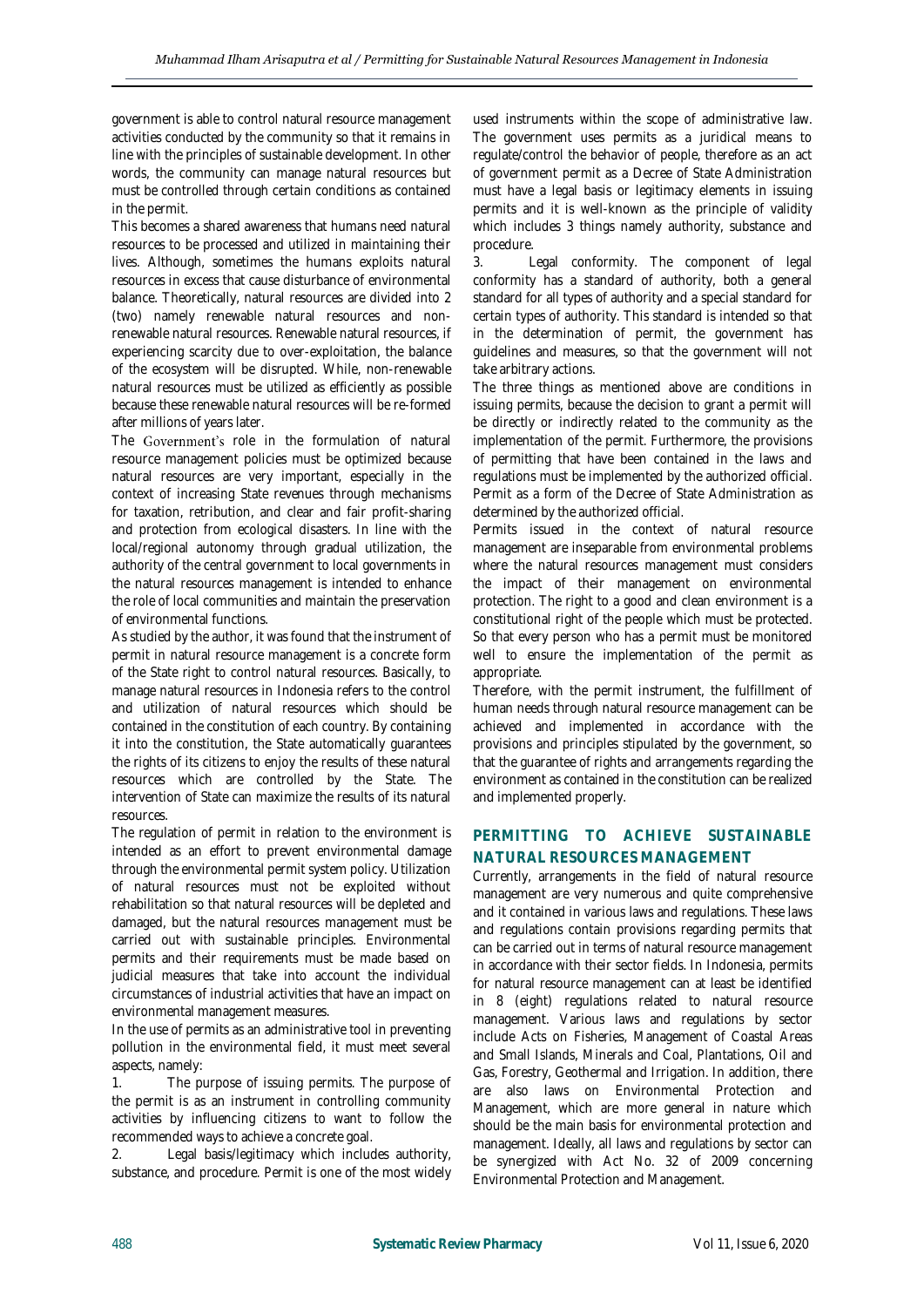Legal arrangements in Indonesia, in the fisheries sector, there are fisheries business permits, fishing permits, and fishing boat permits. In the management of the coastal areas and small islands, there are location and management permits. Each regulation by these sectors has regulated various permits. The type of permit for natural resource management as contained in various laws and regulations by sector is not contradictory but tends to stand alone. Should permits in the natural resources management can support one another, especially for environmental permits so that the natural resources management remain upholds the principle of sustainability.

At the level of implementation, all types of these permits must be in synergy with the Environmental Protection and Management Actsthat contains 2 (two) regulations regarding permits, namely the permit of environmental and dumping waste and/or materials to environmental media. Especially the environment, the instrument of environmental permit has a very important meaning in the context of preventing environmental pollution and to assess the performance of environmental management by the company. Environmental permit requirements contained in the permit document are directives that must be obeyed by the permit-holders. The competent authority to issue an environmental permit formulates all aspects of industrial operations in the format of an environmental permit. The stipulation of environmental permit requirements must be done carefully and carefully. The environmental permit issued is not about the target for the benefit of environmental protection (environment) if the required permitting requirements are not contained specifically, explicitly, precisely, directed, measured and can be implemented.

Environmental permits and their requirements must be made based on judicial measures that consider the individual circumstances of industrial activities that have an impact on environmental management measures. The ability of the authorized agency to issue environmental permits to determine permitting requirements will influence and determine the success rate of environmental management and be an important factor for the development of "legal instruments of environmental policy". Environmental permit is an important and fundamental permit, for example in the business activity; the environmental permit is a requirement to obtain a business permit. In the case of permits in other sectors it also generally makes environmental permits a requirement for obtaining certain permits. For example, to obtain a permit for direct utilization of geothermal energy, it must first have obtained an environmental permit.

In this context, synchronization with National and Regional Spatial Plan is needed. This will become a framework for a vision and mission in overseeing the implementation of environmental protection and management. After having a good Regional Spatial Plan, the implementation of permitting issues, including the issue of permitting for natural resource management will be linear in spirit. Every environmental management permit (location and activity permits) must not conflict with the provisions of the existing Regional Spatial Plan. A thing that must be

considered is related to guaranteeing the rights of affected communities.

In Indonesia, the guarantees of the rights of these affected communities are contained in Article 70 paragraph (1) of the PPLH Acts that stipulates *the communities have equal and broadest rights and opportunities to play an active role in environmental protection and management* . This means that there is a legal guarantee given by the PPLH Acts related to the protection of community rights in terms of the active role of managing and protecting the environment. In the process of granting permits, community participation is important and determinant factors, whether the community agrees or not. This stage is the most important process, the government and the permit issuer must truly accommodate the suggestions, input and demands of the communities so that they can then produce the permit instruments that are truly agreed upon by the parties so that later in their implementation, the supervision process, and check and balances can be realized.

However, the synergy of permitting in natural resource management actually still needs to be studied so that the implementation level can be realized properly. Regulatory reform efforts are needed to examine permitting requirements in natural resource management. As explained previously that the types of permitting of natural resource management are in principle not conflicting but tend to stand alone. Permit of the natural resources management should strengthen one another, especially with regard to environmental permits so that natural resource management remain upholds the principle of sustainability so that future generations will continue to enjoy the availability of adequate natural resources.

On the other hand, there is still disharmony found in natural resource management policies, namely:

- 1. The differences between various relevant laws or regulations.
- The differences between the statutory regulations and the policies of Government agencies (implementation instructions, technical instructions etc.).
- 3. The differences between statutory regulations and jurisprudence.
- 4. The differences between the central and regional government agencies.
- 5. Conflicts between the authorities of government agencies due to the division of authority are unsystematic and unclear.

The impacts of law inconsistencies by sector are:

1. Scarcity and decrease in the quality and quantity of natural resources;

2. Inequality in the structure of ownership, designation, use, and utilization of natural resources;

3. The emergence of various conflicts and disputes in the possession or ownership, and utilization of natural resources (inter-sectors, between sectors with the Customary Law Community, between investors and the Customary Law Community, between investors related to rights/permits for the utilization of natural resources).

As described above, the synergy of natural resource management policies is needed in order to avoid overlapping authority and differences in resolution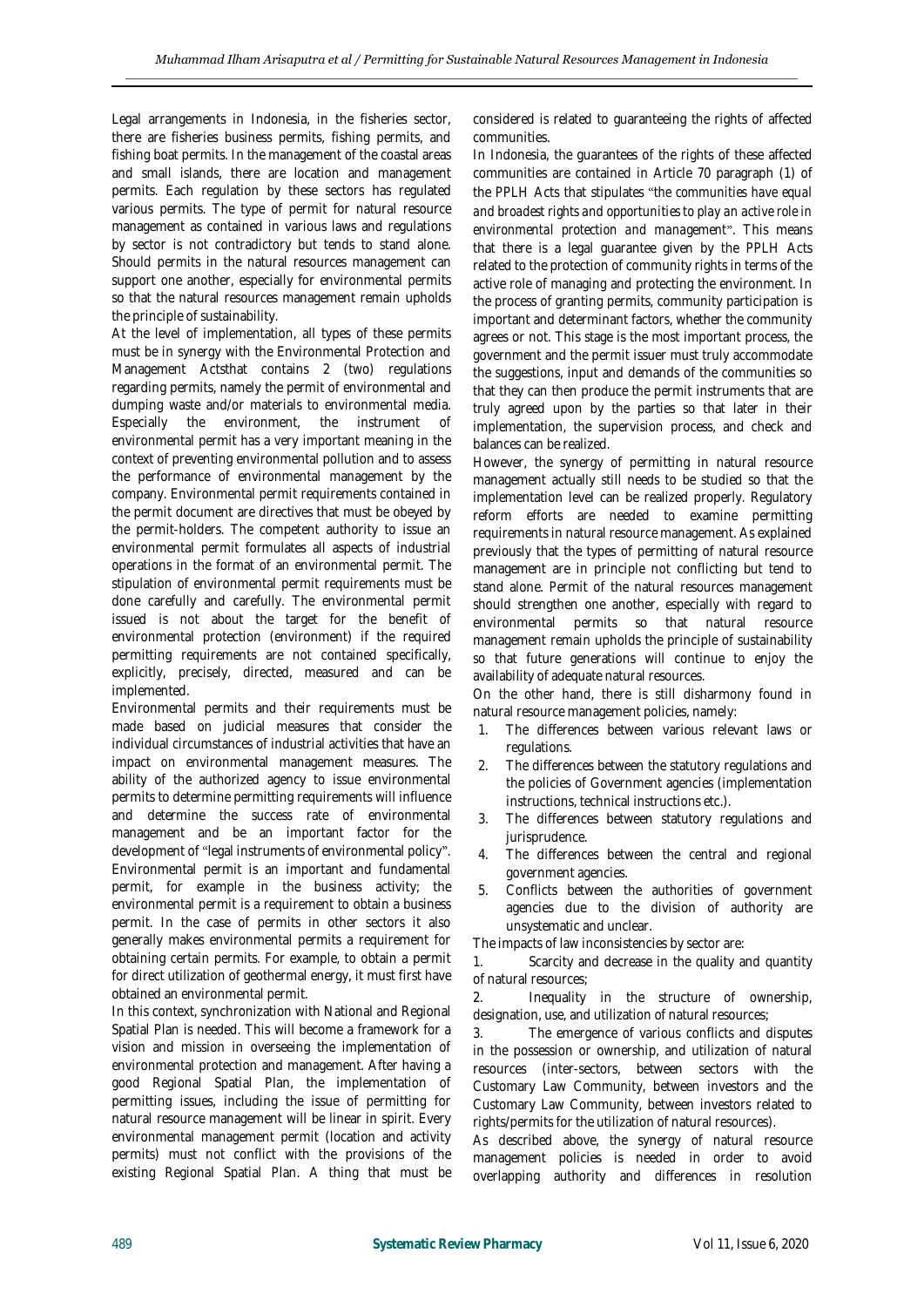mechanisms. The synergy of permitting can be realized by adhering to general norms regarding environmental protection and management and then relegated to each sector. Thus, sustainable development with an environmental perspective can be realized.

In Indonesia, there are 12 (twelve) principles of agrarian reform and natural resource management. If summarized, the principles of agrarian reform will be contained in 3 (three) main principles, namely: *Firstly*, principle of democratic; in the dimension of equality between the government and the people, community empowerment and the development of good governance in the control and utilization of agrarian resources. *Secondly*, principle of justice; in the dimension of philosophical both inter- and between generational justices in effort to access agrarian resources. *Thirdly*, principle of sustainability; in the dimension of function and benefit sustainibilitas that are efficient and effective.

The principles of agrarian reform and natural resources management as mentioned above are interrelated and cannot be separated. Democracy must be able to end and/or correct structural injustices in the control, possession, use and utilization of natural resources. In terms of human rights, this is a form of violation of civil, political, economic, social and cultural rights for the people of Indonesia which is marginalized by the laws and regulations of the State in the field of natural resources.

In Article 25 of *the International Covenant on Economic, Social, and Cultural Rights* as well as in Article 47 *International Covenant on Civil and Political Rights* ditegaskan bahwa "Nothing in the present covenant shall be *interpreted as impairing the inherent rights of all peoples to enjoy and utilize fully and freely their natural wealth and*  resources." Based on these provisions, then in relation to the rights of ownership, possession, use and utilization of natural resources, the implementation of the recognition, respect and protection of civil, political, economic, social and cultural rights must not be interpreted as reducing rights inherent in the whole community to enjoy fully and freely of their natural resource wealth. Thus, the principles of democracy, justice and sustainability must be the basis for efforts to re-structure the model of natural resource management.

Sustainable development is defined as development aimed at fulfilling the needs of the present generation without compromising the ability of future generations to meet their own needs. The definition contains two 2 (key) concepts, namely the priority for fulfilling the essential needs for the poor and the limited ability of the environment to meet the needs of present and future generations. In sustainable development, there are 3 (three) main pillars that are the focus of development, namely social, economic and environmental. The three pillars are interrelated each other where the focus of environmental is integrated in economic decision-making, especially in the valuation of environmental assets and the impact of development on the environment. The three pillars must be balanced with social development. The three pillars are not separate from each other, instead the three are multi-layered where the

economy depends on social and environment, while human and social existence depends and are in the environment.

Referring to the explanation earlier, then in the natural resources management is obliged to refer to the concept of sustainable development. Sustainable development is not an exact level of harmony, but rather a process of resource utilization, investment direction, technological development orientation, and institutional changes that are consistent with the needs of the future and the present. Sustainable development can be realized through the proper linkages between nature, socio-economic and culture aspects.

Today, the concept of development used in almost all countries in the world is the concept of sustainable development with an environmental perspective. Certainly, it has implication for the process of natural resource management. In Indonesia, the mandate of the constitutional in Article 33 paragraph (4) of the 1945 Constitution of the Republic of Indonesia explicitly explains that the national economy is based on economic democracy with the principles of togetherness, efficiency, justice, sustainability, environmental-sound, independence, and by maintaining the balance of national economic progress. This is sufficient to explain that all actions in the process of natural resource management must hold to the principle of sustainable and environmentally-sound principles. Thus, the Indonesian constitution can be said to have adopted the concept of sustainable development.

In the context of utilizing natural resources, the prosperity is not merely a right of the present-generation, but future generations also have the same right to enjoy the prosperity of the utilization of natural resources. Therefore, prosperity which is to be realized according to the Constitution is *trans-generation* and therefore the right to prosperity must be sustainable because this is in line with the concept of sustainable development and environmentally-sound principles.

## **CONCLUSION**

The instrument of permit in the natural resources management is a concrete form for the right of State to control natural resources. The regulation of permit in relation to the environment is intended as an effort to prevent environmental damage. By this instrument, the fulfillment of human needs through natural resource management can be achieved and implemented in accordance with the provisions and principles set by the government, and also guarantees of rights and regulations regarding the environment as stipulated in the constitution can be realized and implemented properly.

In principle, the type of permitting for natural resource management as contained in various regulations by sector is contradictory but tends to stand alone. Permits in the natural resources management should support one another, especially for environmental permits so that the natural resourcemanagement remainsupholds the principle of sustainability. Synergy of permitting is expected to realize the utilization of natural resources that are conducted properly (*not exploitation*) without rehabilitation that causes these natural resources will be depleted and damaged, but